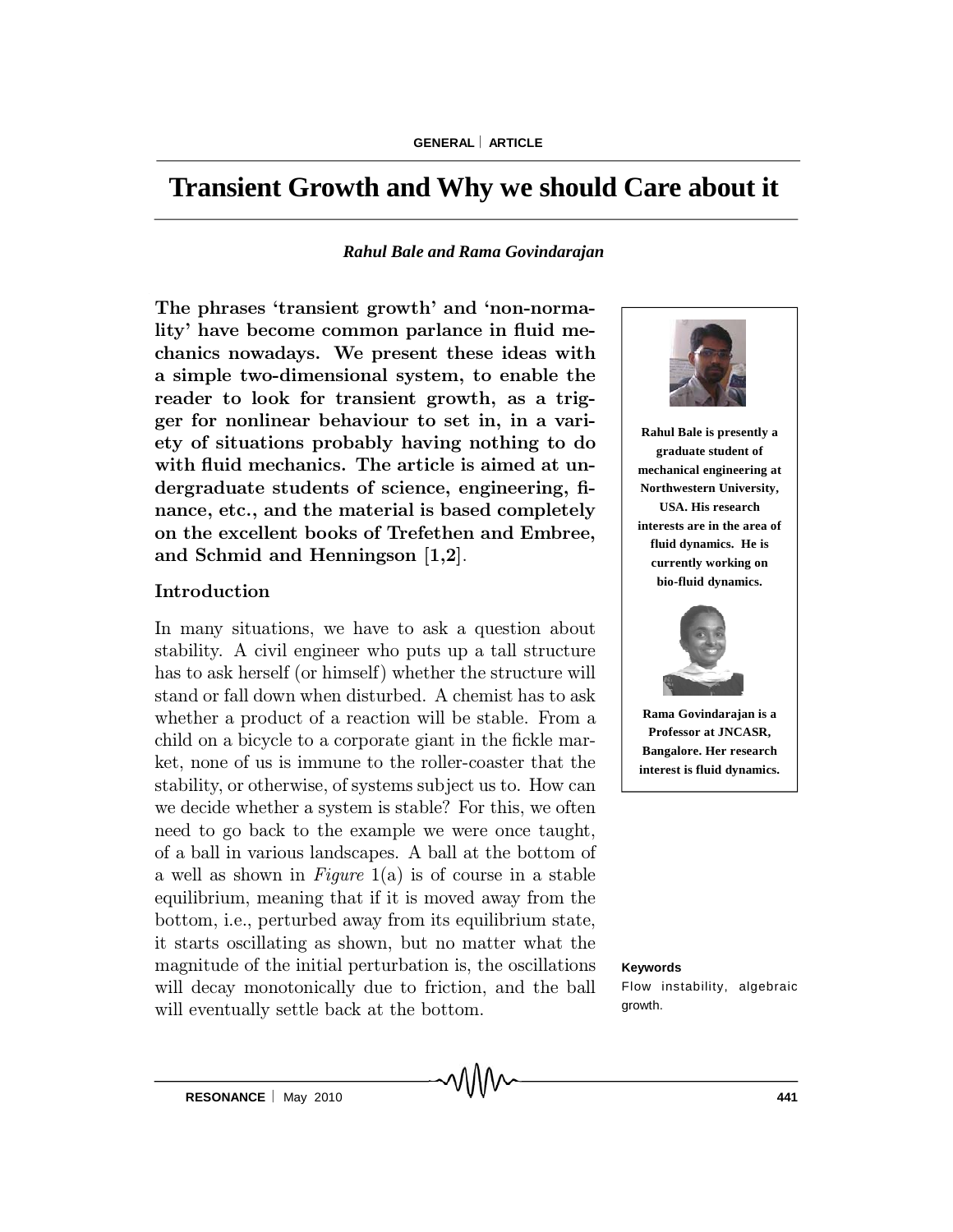*Figure 1. Different stability scenarios.*



Conversely, a ball on top of a hill  $(Fiqurel(b))$  is in an unstable equilibrium, since even the smallest perturbation will have it rolling off. A third possibility is shown in Figure 1(c), where the present state of the ball is stable to small perturbations but can be unstable to large perturbations which may cause the ball to cross the barrier and go to the adjacent well. In Figure  $1(d)$  we have a boring situation where all positions are the same as each other and the ball does not choose between them. The case (c) is of particular interest to us.

What then is 'transient growth'? In this article, and to an increasing number of people, the term means an incredible situation when `theory' promises us that a system is stable to small perturbations, but at short times (i.e., transiently), the 'theory' appears to be incorrect, and we have disturbances growing, sometimes by many orders of magnitude, even when we carefully ensure that no disturbance bigger than a certain tiny size is given to the system. In terms of  $Figure 1(c)$ , we could have a situation where we have moved the ball ever so slightly from the bottom of its present well, but find the ball in the other well at a much later time! A system whose dynamics can be thus, would need to be slightly more complicated than the one shown in the figure. If we had only one plane of oscillation, a small

The present state of the ball is stable to small perturbations but can be unstable to large perturbations which may cause the ball to cross the barrier and go to the adjacent well.

**442 RESONANCE** May 2010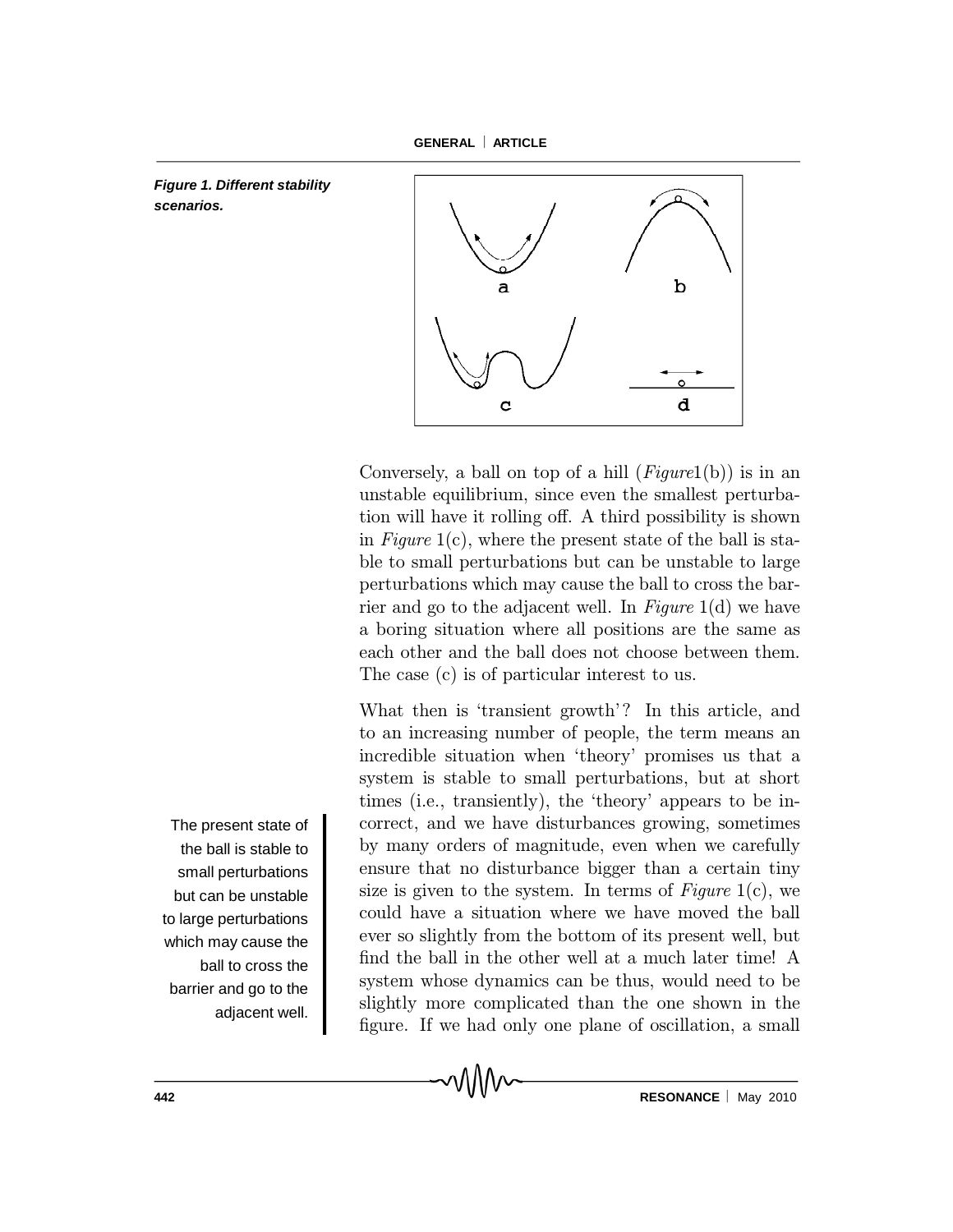perturbation would always decay due to friction, but if the ball were sitting in a three-dimensional landscape, transient growth is possible. Let us see what we mean by transient growth in the following section.

#### 2. A Condition for Transient Growth

Let us do a simple exercise with two vectors,  $\vec{X}_1$  and  $\vec{X}_2$  as shown in Figure 2. We will allow the vectors to grow or shrink in time while pointing in the same direction always, i.e., the respective magnitudes  $X_1$  and  $X_2$  are functions of time, and the angle between them stays constant. If the angle between the vectors is  $\pi - \phi$ radians, the magnitude  $\bar{R}$  of the resultant of  $\vec{X}_1$  and  $\vec{X}_2$ is given by

$$
R^{2} = (e^{-\lambda_{1}t} - Ce^{-\lambda_{2}t}\cos\phi)^{2} + (Ce^{-\lambda_{2}t}\sin\phi)^{2}.
$$
 (1)

When  $\phi = 90^{\circ}$ , the vectors would be orthogonal, or normal to each other, while for any other  $\phi$  they would be non-normal; we will use this terminology repeatedly. It is easy to see that if  $X_1$  and  $X_2$  were growing with time, so would the magnitude  $R$  of the resultant. In this paper we are interested in the opposite case, i.e., one where  $X_1$  and  $X_2$  decay exponentially, as  $X_1 = e^{-\lambda_1 t}$ , and  $X_2 = Ce^{-\lambda_2 t}$ , where  $\lambda_1$  and  $\lambda_2$  are positive constants. Going by our instinct, we expect  $R$  to decrease monotonically too. Surprisingly however, we can sometimes have  $R$  increasing for some time before finally decreasing. This special situation, where the individual



*Figure 2. Transient growth of the resultant of two nonorthogonal vectors.*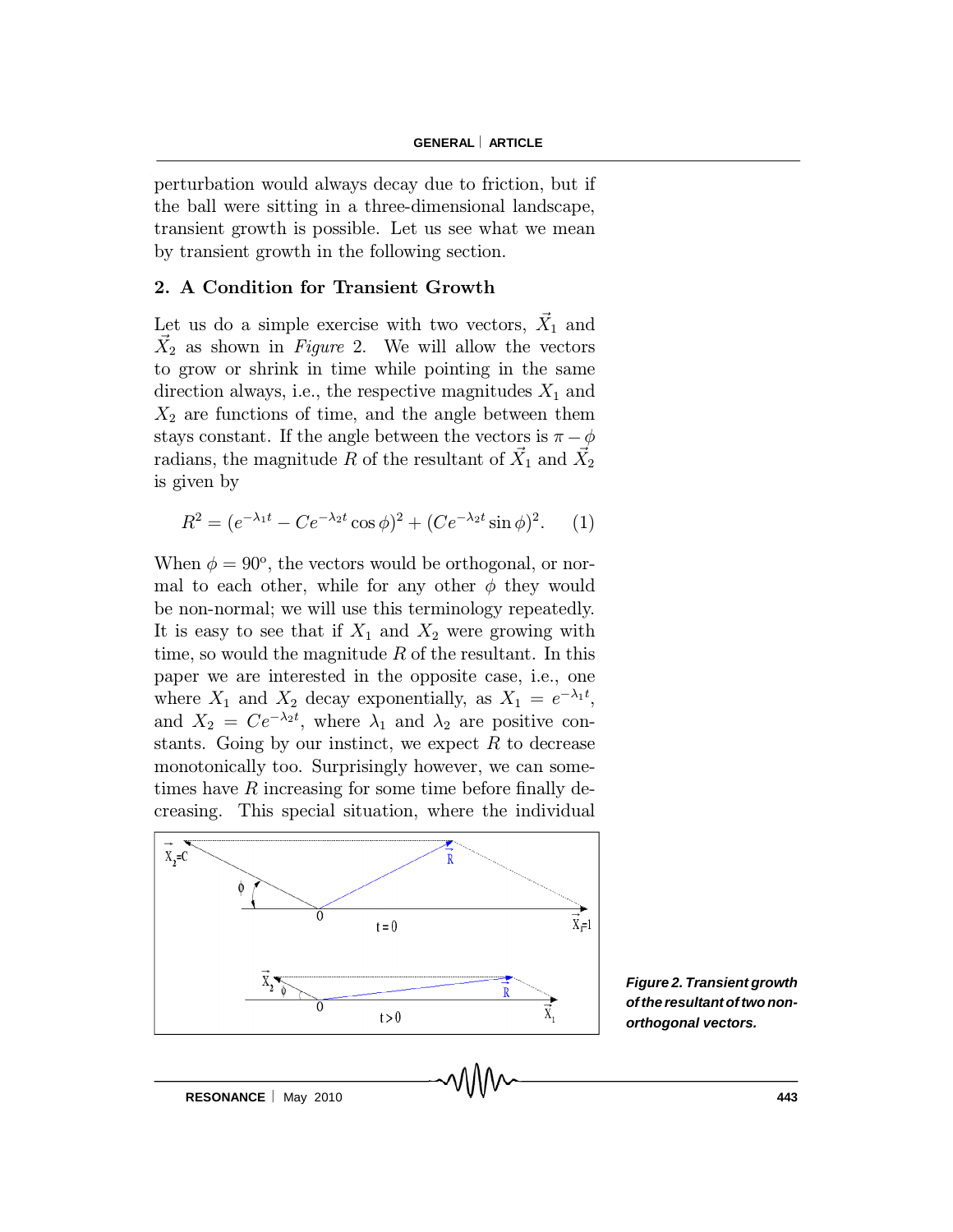Given a pair of decay rates λ<sub>1</sub>and  $\lambda_{2}$ , the angle between the vectors must exceed a certain value to make it possible for their resultant to grow.

vectors are all monotonically shrinking but their resultant grows for some time, is called `transient growth'. Let us see when and how such transient growth can happen. For  $R$  to grow at any time, we must have

$$
\frac{\mathrm{d}R}{\mathrm{d}t} > 0. \tag{2}
$$

For the vectors in  $Figure 2$ , upon defining

$$
y \equiv \frac{\exp\left[(\lambda_2 - \lambda_1)t\right]}{C} \equiv \frac{z}{C}, \text{ and } r \equiv \frac{\lambda_2}{\lambda_1}, \qquad (3)
$$

equation (2) can be rewritten as

$$
y^2 - y(1+r)\cos\phi + r < 0.\tag{4}
$$

Without loss of generality we may choose  $\lambda_2 < \lambda_1$ , such that  $r < 1$ . The quantity z lies between 0 and 1, so for  $C > 0$  we must have

$$
y < \frac{(1+r)}{2} \left[ \cos \phi \pm \sqrt{\left(\frac{1-r}{1+r}\right)^2 - \sin^2 \phi} \right]
$$
 (5)

for transient growth. For  $y$  to be real this implies

$$
\phi < \sin^{-1}\left(\frac{1-r}{1+r}\right). \tag{6}
$$

Thus, given a pair of decay rates  $\lambda_1$  and  $\lambda_2$ , the angle between the vectors must exceed a certain value to make it possible for their resultant to grow. This condition for transient growth is equivalent to that given in Trefethen and Embree [1] and Schmid [3] in terms of the matrix condition (16), (see below). We see from the above equation that if the two decay rates are very close to each other, i.e., if  $r \to 1$ , the vectors have to be practically collinear to see any transient growth. On the other hand, if the two decay rates are different by many orders of magnitude such that  $r \to 0$ , then any non-normality (departure from orthogonality) is sufficient for some transient growth. We will return to this point later.

**444 RESONANCE** May 2010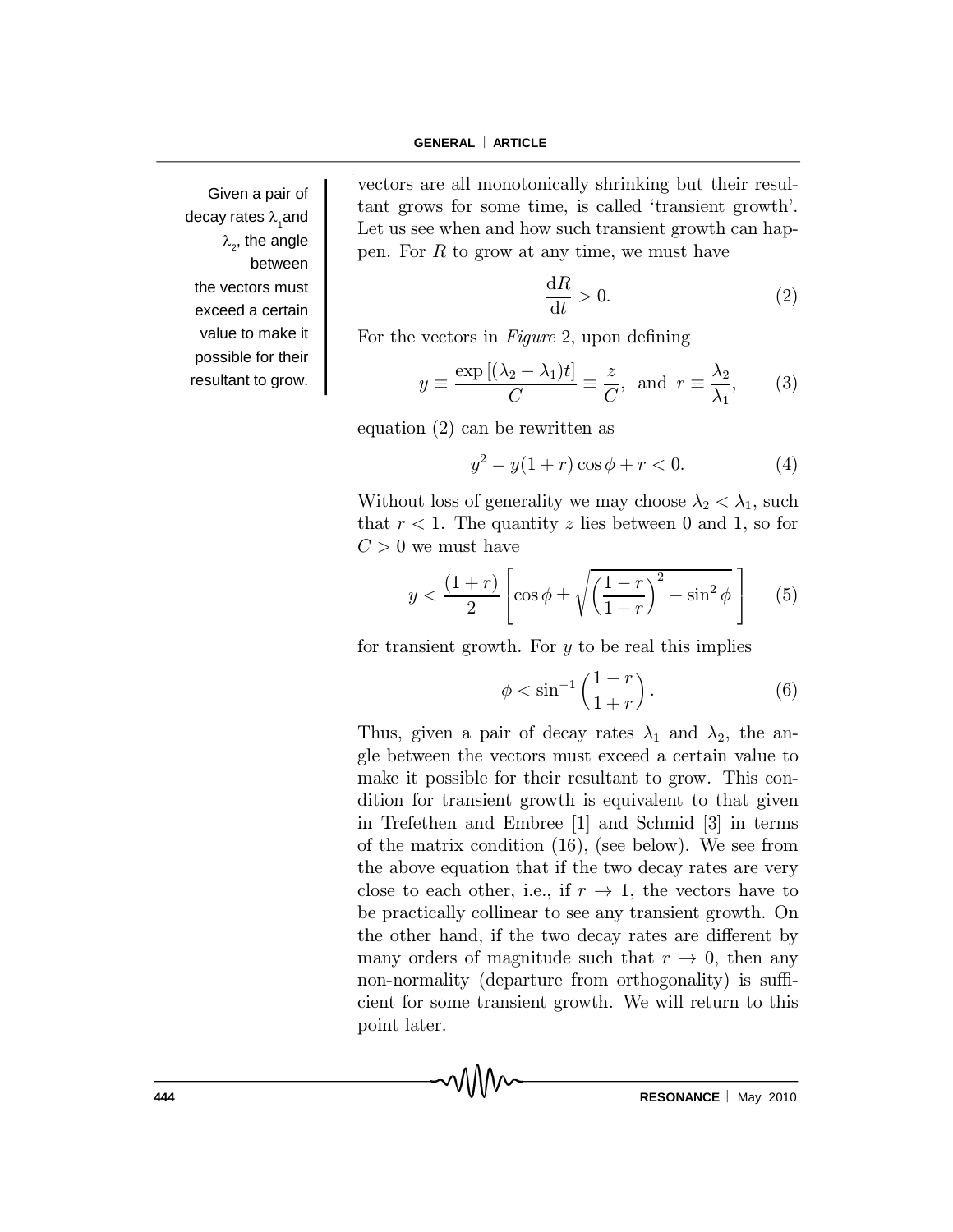If equation  $(6)$  is satisfied, it still does not mean that the resultant of two such vectors will show any growth. It also matters what the initial magnitude of each vector is. If however,  $\phi$  lies in the right range, and we are at liberty to choose the ratio  $C$  of the initial magnitudes of the vectors, we can always realise a growth in  $R$  as follows. A  $\phi$  which satisfies equation (6) may be written as

$$
\cos \phi = \frac{2(h+1)\sqrt{r}}{r+1},\tag{7}
$$

where  $h > 0$ , and  $h + 1 \leq (1 + r)/2\sqrt{r}$ . The condition in (5) for transient growth can then be rewritten as

$$
y < h\sqrt{r}[1 + \sqrt{1 + 2/h}].\tag{8}
$$

For a given pair of decaying vectors, the above condition determines the range of  $C$  for which transient growth is possible. Since all quantities as defined are positive, we have chosen the positive root in (5) to arrive at the above.

We next wish to understand how large a growth in the resultant we can possibly get. The answer lies in picking the *optimal* initial conditions, namely the best  $C$ . Denoting the magnitude of the resultant at the initial time as  $R_0$ , we define a growth parameter G for a given C as

$$
G(t) = \left[\frac{R(t)}{R_0}\right]^2 \text{ and } G_{\text{max}} = \max_t G(t). \tag{9}
$$

Setting  $dG/dC = 0$  for the optimum C at a given time, we get

$$
C_{\text{optimum}} = \frac{(1+z) \pm \sqrt{(1-z)^2 + 4z\sin^2\phi}}{2\cos\phi},
$$
 (10)

where  $z$  is evaluated at the given time. This gives, if  $d^2G/dC^2 < 0$ , the maximum value attainable by G at that time. The variation of  $G$  with  $C$  is shown in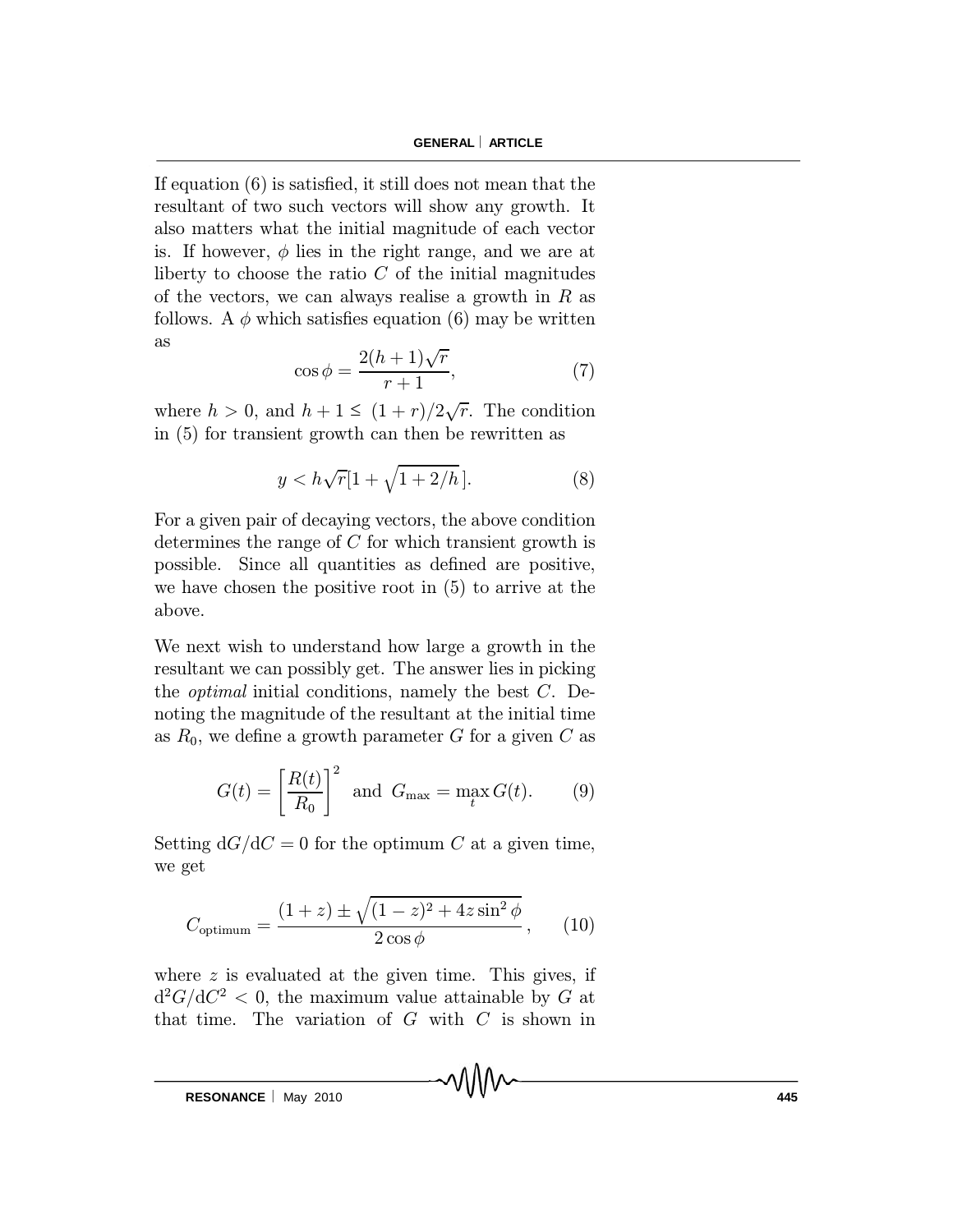**GENERAL ARTICLE**

*Figure 3. The maximum transient growth G***max** *as a function of the initial ratio C of the magnitudes of the two vectors. The different linescorrespondtovarious values of the angle* **(180–)** *between them, beginning with*  $\phi = 0$ <sup>o</sup> for the topmost *curve, and ending with the critical value*  $\phi = 3.82^{\circ}$  for *the bottom curve shown by the plus symbols. The curves in between are for =***0.4<sup>o</sup> ,0.9<sup>o</sup> ,1.3<sup>o</sup> ,1.7<sup>o</sup> ,2.1<sup>o</sup> ,2.6<sup>o</sup> , 3.0<sup>o</sup>** *and* **3.4<sup>o</sup>** *respectively. Any >* **3.82<sup>o</sup> ,** *would ensure a monotonic decay of the resultant. Note that the reason G***max** *goes to infinity at* small  $\phi$  for  $C \rightarrow 1$  is be*cause the initial value of the resultant goes to zero. This is an artefact of the object we have chosen to optimise.*



Figure 3 for  $\lambda_1 = 8, \lambda_2 = 7$  and various values of  $\phi$ ranging from 0 to the critical value  $\sin^{-1}((1-r)/(1+r))$ . The greater of the two roots of equation (10) gives the  $C_{\text{optimum}}$ . It may be confirmed that this condition does indeed correspond to a maximum by checking the sign of the second derivative.

The phrases *transient growth* and *non-normality* are often used interchangeably with each other. Indeed, if we set  $\phi = 90^{\circ}$  then

$$
\frac{dR}{dt} = \frac{-1}{R} (C^2 \lambda_2 e^{-2\lambda_2 t} + \lambda_1 e^{-2\lambda_1 t}), \qquad (11)
$$

which is always less than zero; hence we can have no growth if the eigenvectors are orthogonal. The above exercise points out that the converse is often not true, i.e., non-normality, or  $\phi$  being different from 90 $^{\circ}$  does not guarantee transient growth. In fact, we need  $\phi$  to be sufficiently far away from 90°, i.e., the system to be sufficiently non-normal, to obtain transient growth.

What does  $G_{\text{max}}$  mean for our ball in Figure 1(c)? Imagine that the well where the ball is sitting is a threedimensional wonky-bowl shaped valley, with its walls differently sloped everywhere. Imagine also that in some direction the walls give way to a second valley as shown.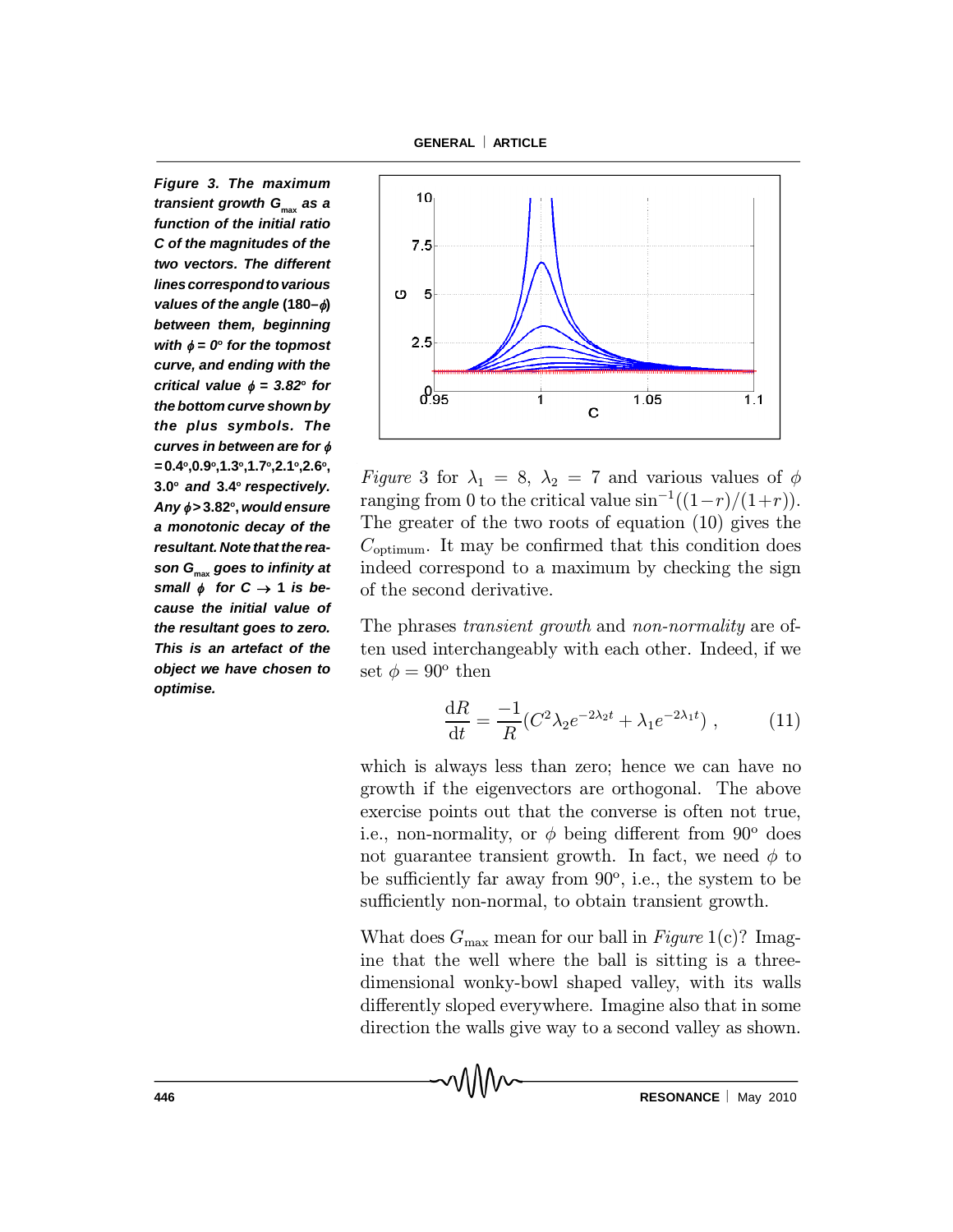#### **GENERAL ARTICLE**

If there were no other valley in the vicinity, the ball may oscillate with larger amplitude for some time due to transient growth, but would eventually go back to the same old valley's bottom. However, given that there is another valley, a subset of the initial perturbations can be such that the ball goes over the hump and slides into the second valley. In other words, this happens when  $G_{\text{max}}$  is large enough for the resultant of the initial perturbation in the direction of the barrier to cross it. A typical matrix system to study this is described in the next section.

Can the resultant from the optimal perturbation decay initially and then grow? We leave this section with that as food for thought for the reader.

# 3. Transient Growth and Stability

The previous section showed that predictions which seem intuitively obvious may not always turn out to be true. Our objective however is not just to show this. We studied the example above because it is the simplest explanation of a lot of dynamics seen in many real-life situations.

To see this better, we consider the dynamics described by the initial value problem

$$
\frac{\mathrm{d}X}{\mathrm{d}t} = \mathcal{A} * X, \ X(0) = X_0 \ , \tag{12}
$$

where  $X = [X_1 X_2 X_3....X_n]^T$ , the superscript  $T$  denoting a matrix transpose. When  $A$  is independent of  $X$ , the dynamical equation is linear in  $X$ . We first consider

$$
\mathcal{A} = \lambda_1 \begin{bmatrix} -1 & p \\ 0 & -r \end{bmatrix} . \tag{13}
$$

Note that any  $2 \times 2$  matrix can be written in the above form if we align our coordinate system with one of the eigenvectors. The eigenvalues of A are  $-\lambda_1$  and  $-\lambda_2$ ,

Given that there is another valley, a subset of the initial perturbations can be such that the ball goes over the hump and slides into the second valley.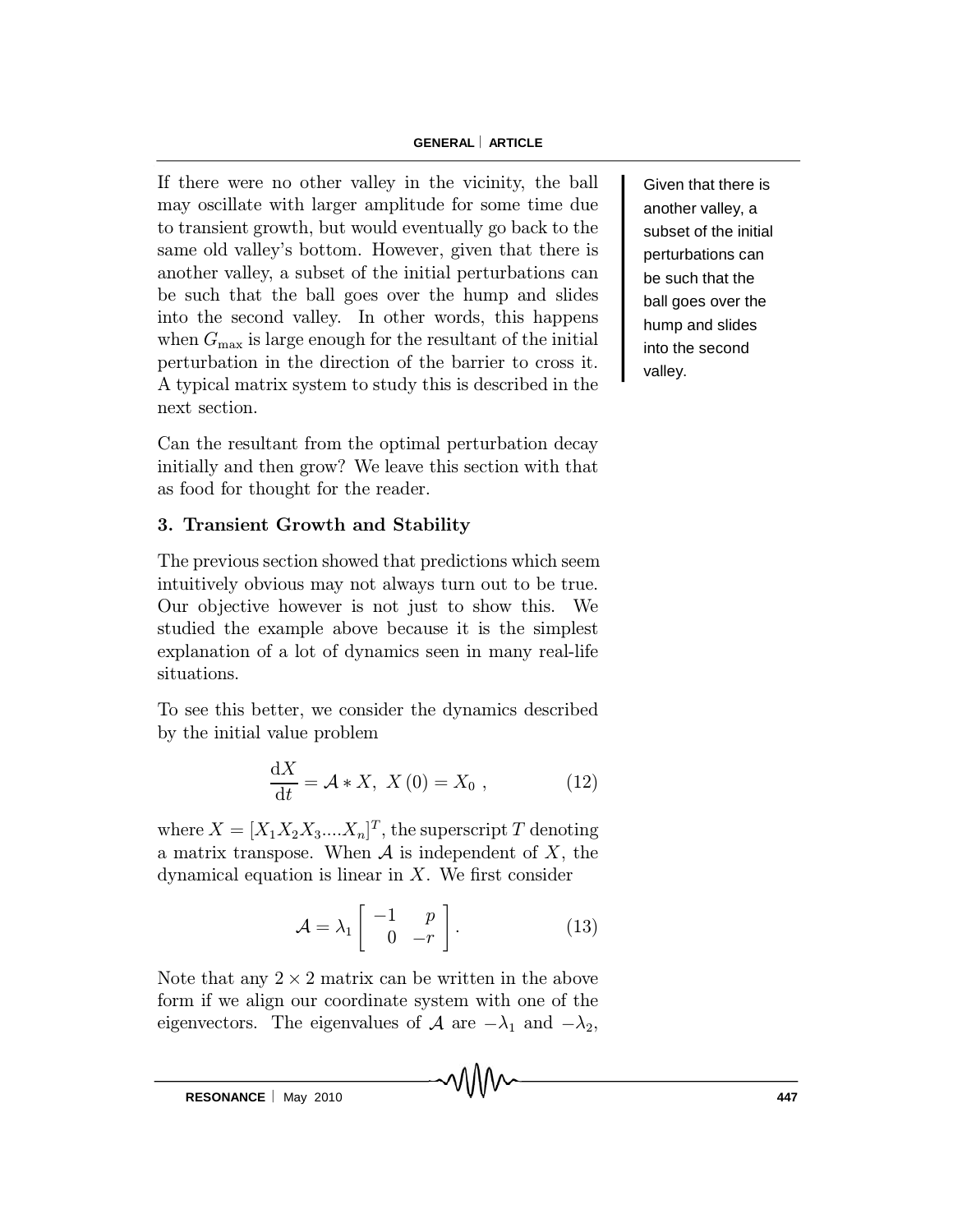and with

$$
p = (1 - r)\cot\phi/\lambda_1,\tag{14}
$$

 $\vec{X}_1$  and  $\vec{X}_2$  as defined in the previous section form its eigenvectors. The solution to (12) gives their magnitudes as  $X_1 = e^{-\lambda_1 t}$ , and  $X_2 = Ce^{-\lambda_2 t}$ . We are familiar with the resultant of the system, whose square can be interpreted as the energy of the system. This is because the dynamics in many real systems, for example a simple pendulum, can be written in the form of (12), and the energy is indeed the square of the resultant of the eigenvectors. In the case of a simple pendulum this is the sum of the potential and the kinetic energy. In fluid systems without gravity, the resultant is often nothing but twice the kinetic energy  $u^2 + v^2 + w^2$ . We have  $p = 0$ when  $\phi = \pi/2$ , i.e., when the vectors are orthogonal; A is then just a diagonal matrix, and the system is incapable of displaying transient growth, as we have seen. In other words, a necessary condition for transient growth is that the matrix  $A$  should be non-normal.

A matrix  $M$  is called normal if

$$
MM^{\dagger} = M^{\dagger}M \tag{15}
$$

where  $M^{\dagger}$  is adjoint of M. Any other matrix is termed `non-normal'. Incidentally, self-adjoint matrices form a subset of normal matrices which satisfy  $M = M^{\dagger}$ .

The adjoint of a matrix is the transpose of its complex conjugate in the simplest case. We emphasise again that since  $\phi$  will have to satisfy equation (6) before any transient growth is possible, non-normality is not a sufficient condition for transient growth. A sufficient condition is [1]

$$
\lambda_{\max}\{M + M^{\mathrm{H}}\} > 0,\tag{16}
$$

where  $\lambda_{\text{max}}$  is the largest eigenvalue of  $M + M^{\text{H}}$ . If we apply this condition to A to obtain a constraint on  $\phi$ , we get back our original condition given by (6).

**448 RESONANCE** May 2010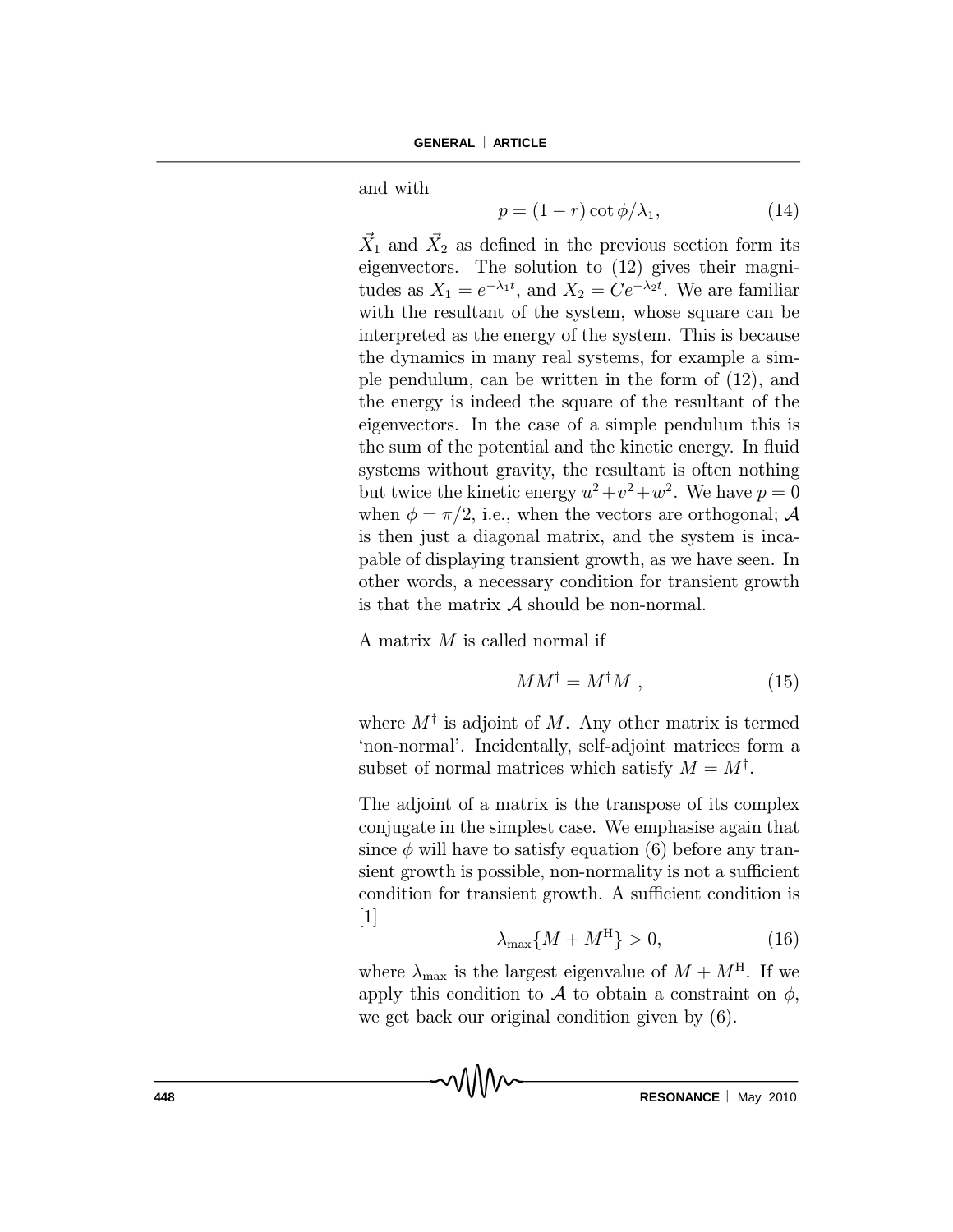Going back again to  $Figure 1(c)$  we consider our two vectors  $\vec{X}_1$  and  $\vec{X}_2$  as small perturbations in two coordinates of the ball from its position shown. The dynamics very close to the bottom of this valley is described by (17). Such a matrix equation is usually a very good approximation in real-life problems. Assuming  $A$  in the general case has N distinct eigenvalues, the general solution of (12) is

$$
X = V_1 e^{\lambda_1 t} + V_2 e^{\lambda_2 t} + \dots \,, \tag{17}
$$

where  $\lambda_i$  and  $V_i$  are the eigenvalues and the eigenvectors of the matrix  $A$  respectively. We look at two example matrices, which have only negative eigenvalues. We set  $N = 2$  for simplicity, but our conclusions hold good for large N as well. The reader is encouraged to work out what would happen in the case of repeated eigenvalues.

$$
\mathcal{A}_1 = \begin{bmatrix} -0.1 & 50 \\ 0 & -0.2 \end{bmatrix}, \quad \mathcal{A}_2 = \begin{bmatrix} -10 & 5 \\ 5 & -5 \end{bmatrix} . \quad (18)
$$

The eigenvectors of  $A_1$  lie at an angle of  $0.11^{\circ}$  to each other while those of  $A_2$  are 90° apart, i.e.,  $A_1$  is nonnormal and  $\mathcal{A}_2$  is normal.

The growth parameter  $G$  is the ratio of the energy at time  $t$  to the initial energy, since the energy is defined here to be merely the square of the magnitude of the resultant  $R$ . Note that in different physical problems, we may need to monitor the growth of different parameters, and would have to adjust our treatment accordingly. The maximum attainable value  $E$  of the growth parameter  $G$  at each time is shown in Figure 4 for the two examples  $A_1$  and  $A_2$ . We use this figure to go back to our stability analysis. If we stopped at a traditional linear theory, i.e., after solving the system (12), we would give ourselves the possibly erroneous belief that the ball will monotonically go back to the same steady-state. We now know however, that for a range of initial conditions, the energy of the small perturbation can grow a lot,

If we stopped at a traditional linear theory, we would give ourselves the possibly erroneous belief that the ball will monotonically go back to the same steady-state.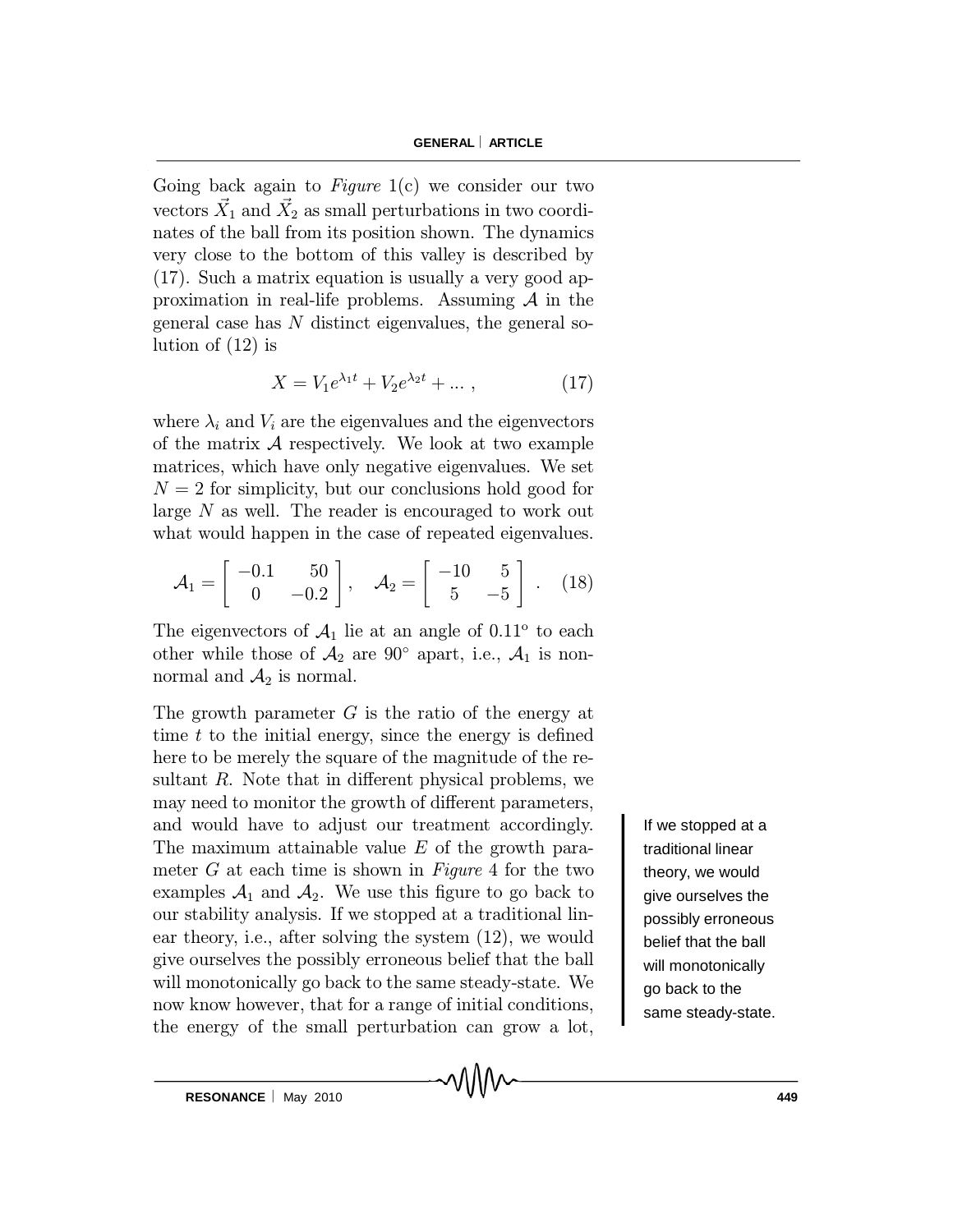**GENERAL ARTICLE**

*Figure 4. Evolution of optimal* energy E for  $\boldsymbol{\mathcal{A}}_{{}_{1}}$  and  $\boldsymbol{\mathcal{A}}_{{}_{2}}$ . *Themonotonicdecayinthe energy of A***<sup>2</sup>** *is seen clearly in the inset. E is the optimum value attainable by G at a given time by choosing theoptimalinitialcondition, i.e., the best C.*



sometimes by several orders of magnitude, and take the system into a totally different state. In fluid dynamics, transient growth occurs quite commonly, for example, in the flow of water through a pipe. As mentioned in the final section, the transient growth of disturbances can make this flow change its state from laminar to turbulent.

## 4. Sensitivity of Eigenvalues: Pseudospectra

We briefly divert our attention to the concept of 'pseudospectra' to see how a pseudospectrum helps in estimating the transient growth possible in a system. We only introduce the topic here. Read Trefethen and Embree[1] for more on it.

The spectrum of a matrix  $\mathcal A$  is the set of its eigenvalues, denoted by  $\sigma(\mathcal{A})$ . When we perturb the matrix  $\mathcal{A}$  by a small amount  $\Delta \mathcal{A}$ , the perturbed matrix  $\mathcal{A}_{p} = \mathcal{A} + \Delta \mathcal{A}$ will have a different spectrum. To quantify what we mean by perturbing by a 'small' amount, we first define the `size' of a matrix. The size of a matrix is estimated by its norm, which may be defined in many ways, but we use here the Euclidean or L2 norm, also known simply as the 2-norm. The L2 norm  $\|\cdot\|_2$  for a vector  $\vec{v} =$  $[v_1, v_2, v_3...v_n]$  is  $||v||_2 = (v_1^2 + v_2^2 + v_3^2 + ... + v_n^2)^{1/2}$ , which is just the magnitude of its resultant. For a square matrix

In fluid dynamics, transient growth occurs quite commonly, for example, in the flow of water through a pipe.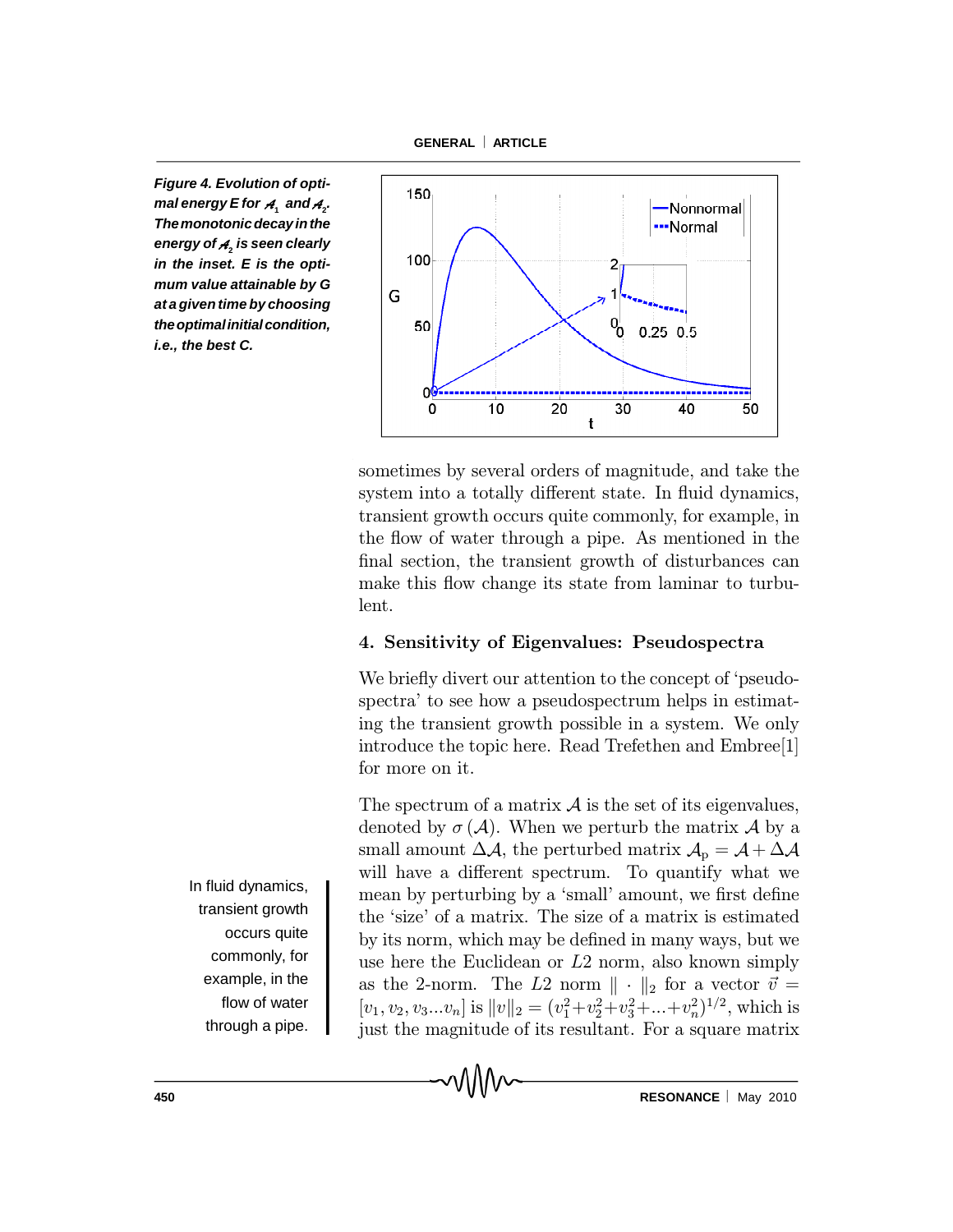M this norm is the square root of the largest eigenvalue of  $MM^{\dagger}$  or  $M^{\dagger}M$ . The L2 norm of A in (13) is thus

$$
\|\mathcal{A}\|_2 = \frac{\lambda_1}{\sqrt{2}} \left[ 1 + r^2 + p^2 + \left\{ (1 - r^2)^2 \right.\right.\n\left.\right.
$$
\n
$$
+ p^4 + 2p^2(1 + r^2) \right\}^{1/2}.
$$
\n(19)

To simplify this discussion we assume the norm of  $A$  to be of order 1. (A matrix whose norm is much larger or smaller can be scaled appropriately by a constant in order to satisfy this.) We now perturb  $\mathcal A$  by a matrix  $\Delta A$  with  $\|\Delta A\|_2 \leq \epsilon \ll 1$ . The perturbation matrix  $\Delta A$  is denoted by

$$
\Delta \mathcal{A} = \left[ \begin{array}{cc} \varepsilon_1 & \varepsilon_2 \\ \varepsilon_3 & \varepsilon_4 \end{array} \right] ,
$$

where each individual element of  $\Delta A$  is  $\leq \epsilon$ , so all the elements of the perturbed matrix  $\mathcal{A}_{p}$  are close to the corresponding elements of  $\mathcal{A}$ . The  $\epsilon$  pseudospectrum of a matrix can be defined in several ways and we will choose the simplest. Once the maximum size  $\epsilon$  of the perturbation is fixed, there are of course infinitely many ways to choose  $\Delta A$ . Each will result in a different spectrum for  $A_p$ . The union of all such spectra for a given  $\epsilon$  is called the  $\epsilon$  *pseudospectrum* of  $\mathcal{A}$ . Our example consists of real eigenvalues only, but for a matrix with complex eigenvalues we may write

$$
\sigma_{\epsilon}(\mathcal{A}) =
$$
  

$$
\{z \in C : z \in \sigma(\mathcal{A} + \Delta \mathcal{A}) \text{ for all } \Delta \mathcal{A} \text{ with } ||\Delta \mathcal{A}|| \leq \epsilon \},
$$

and follow the same procedure [1,4]. For a small  $\epsilon$  we expect a small  $\epsilon$  pseudospectrum, which is always the case for a normal matrix. However, when a matrix is non-normal, the spectrum of  $\mathcal{A}_{\rm p}$  can differ greatly from that of  $A$ , resulting in a large pseudospectrum. Let us see how this can happen. The eigenvalues of  $\mathcal{A}_{\rm p}$  are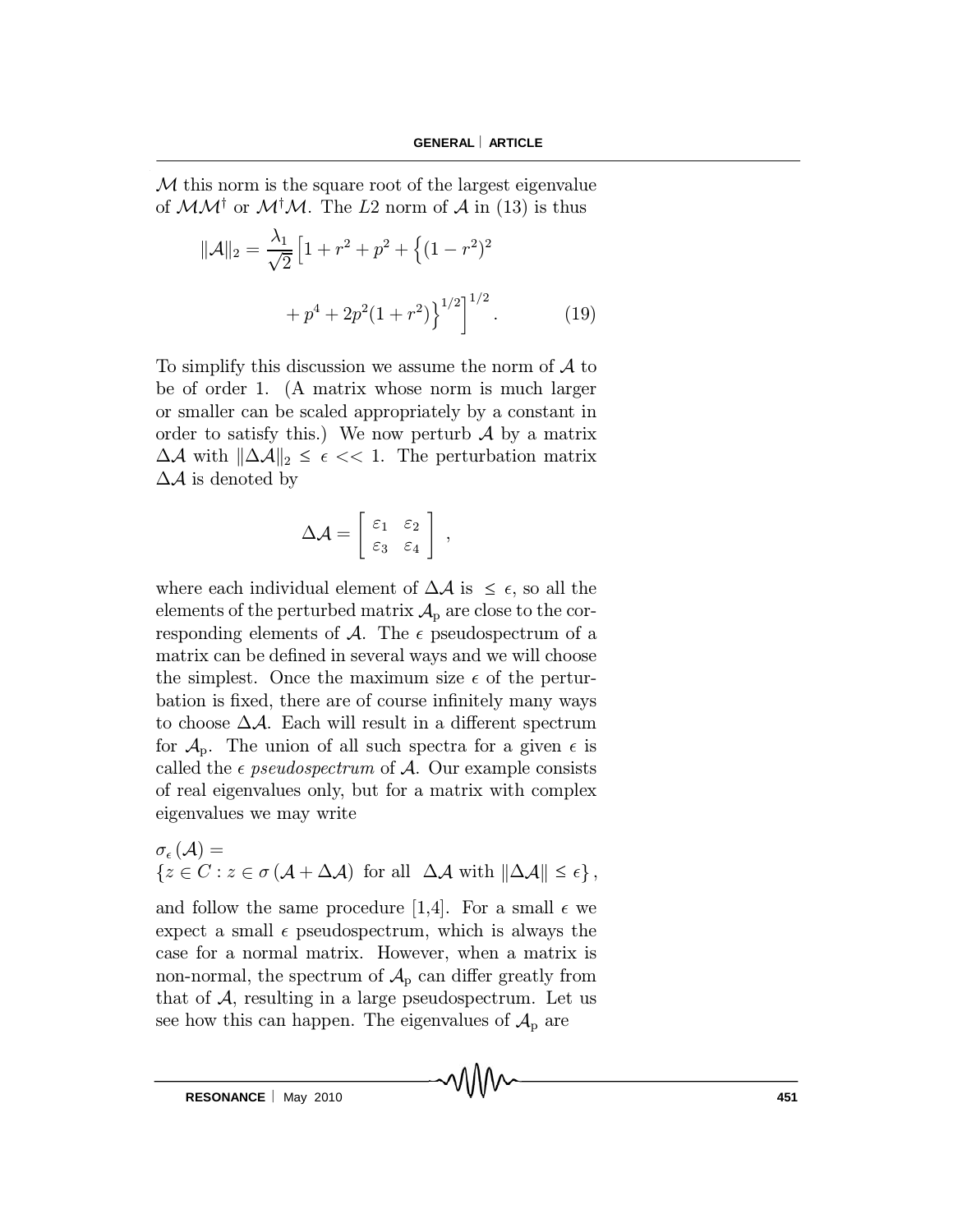$$
\lambda_{\rm p} = \frac{\lambda_1}{2} \left[ -1 - r + \epsilon_4 + \epsilon_1 \right] \pm
$$
  
\n
$$
\left( 1 - 2r + 2\epsilon_4 - 2\epsilon_1 + r^2 - 2r\epsilon_4 + 2r\epsilon_1 \right.
$$
  
\n
$$
+ \epsilon_4^2 - 2\epsilon_1 \epsilon_4 + \epsilon_1^2 + 4\epsilon_2 \epsilon_3 + 4p\epsilon_3 \right)^{1/2} ]. \quad (20)
$$

where we have rescaled  $\epsilon_i$  by  $1/\lambda_1$ . Neglecting terms of order  $\epsilon$ , and remembering that p can be large, (20) can be reduced to

$$
\lambda_{\rm p} = \frac{\lambda_1}{2} [-1 - r \pm (1 - r)^{1/2} \sqrt{(1 - r) + 4\epsilon_3 \cot \phi / \lambda_1}].
$$
\n(21)

When  $\cot \phi$  is of the order of 1 or smaller, the psuedospectrum is small, but when it is large, which happens when the matrix is substantially far from normal, the psuedospectrum can be much larger in magnitude than  $\epsilon$ . It is also important to note that as the two eigenvalues become close to each other, i.e., as  $r \to 1$ , the quantity under the square-root symbol above is of order  $\epsilon^{1/2}$ , which is of lower order (i.e., bigger) than  $\epsilon$ . Here even for  $\cot \phi \sim 1$ , i.e., small p, we have a significant pseudospectrum. When the eigenvalues are equal, i.e.,  $\lambda_1 = \lambda_2$ , an equivalent equation will be

$$
\lambda_{\rm p} = \lambda_1 \left[ -1 \pm \sqrt{\epsilon_3 p} \right],\tag{22}
$$

which is the limit of (21) as  $r \to 1$ . This procedure can be repeated for any  $N \times N$  matrix, and it will be seen that if all the eigenvalues are close to each other, the pseudospectrum will be of size  $\sim (\epsilon p)^{1/N}$ , where p is the magnitude of the off-diagonal elements. This is much larger than  $\epsilon$ , so non-normality can become very important in multi-dimensional systems. Thus for any  $N \times N$ matrix we can often comment on its non-normality by just looking at its pseudospectrum; if the pseudospectrum is larger than the perturbation which caused it, then the matrix is non-normal.

If the pseudospectrum is larger than the perturbation which caused it, then the matrix is nonnormal.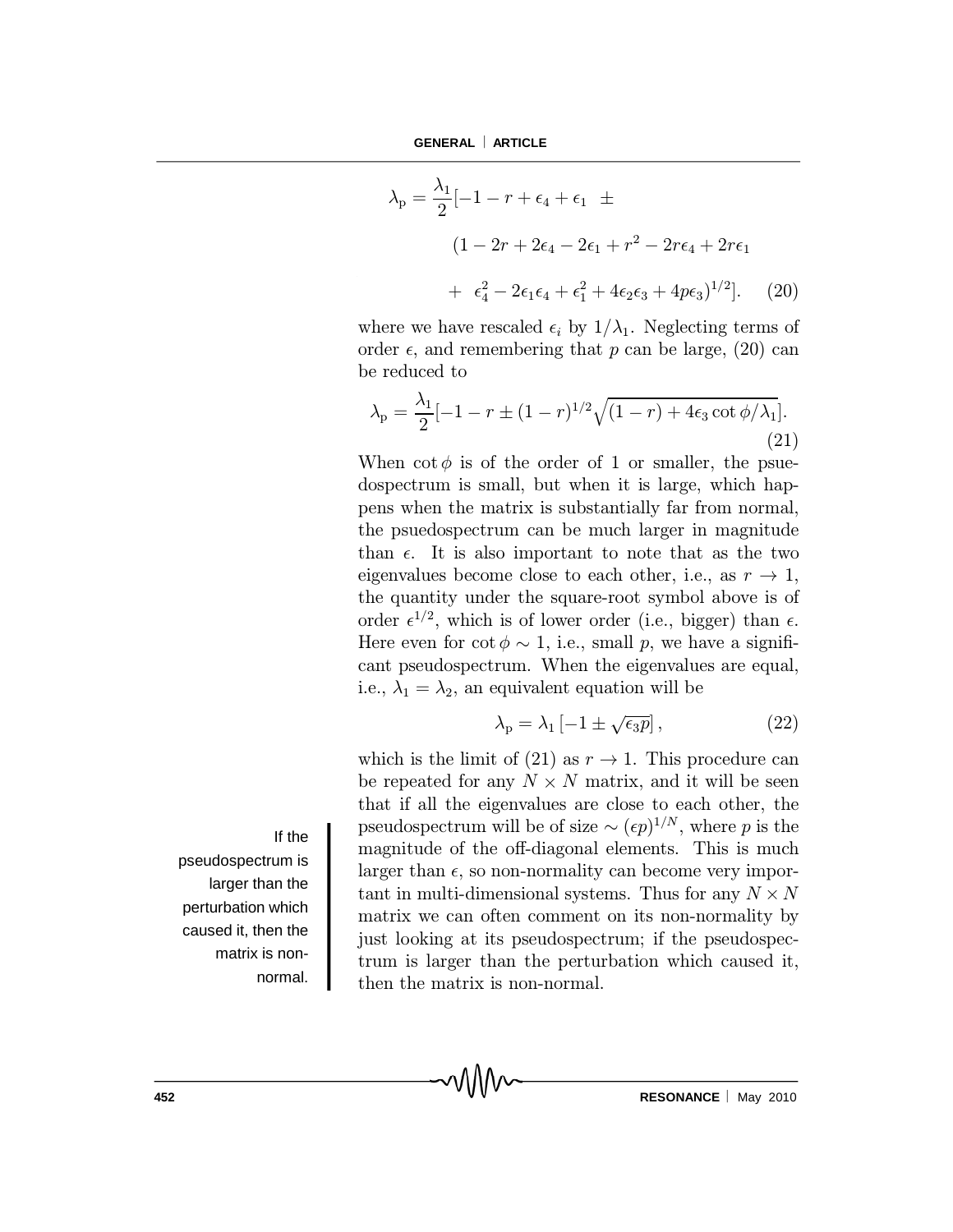**GENERAL ARTICLE**



*Figure 5. The contours of the pseudospectra of (a)*  $m$ atrix  $\boldsymbol{\mathcal{A}}_i$ and (b)  $\boldsymbol{\mathcal{A}}_2$  in log $_{n_0}$ *scale. Note that the scale ofthesecondplotishugely magnifiedcomparedtothe first,i.e.,the pseudo-spectrum of A***<sup>2</sup>** *is much smaller than that of*  $A_1$ .

The pseudospectra of  $\mathcal{A}_1$  and  $\mathcal{A}_2$  studied above are shown in Figure 5. The different curves represent pseudospectra for different values of  $\epsilon$  up to  $\epsilon = 10^{-2}$ . The nonnormal nature of  $A_1$  is evident, albeit qualitatively, in the large size of its pseudospectrum, as opposed to that of  $\mathcal{A}_2$ . Note in particular that beyond some value of  $\epsilon$ , the eigenvalues of the perturbed matrix  $\mathcal{A}_{1p}$  actually lie in the unstable half-plane. When the eigenvalues are in the unstable half-plane, i.e., the eigenvalues are positive, exponential decay is replaced by exponential growth. The maximum protrusion  $\alpha_{\epsilon}$  into this region gives us a lower limit of the maximum possible transient growth for a given matrix [4]. For any  $\epsilon > 0$ 

$$
G_{\max} \ge \frac{\alpha_{\epsilon}(\mathcal{A})}{\epsilon}.
$$
 (23)

MMV

For  $A_1$ , for  $\epsilon = 10^{-2}$  we have  $\alpha_{\epsilon} = 0.559$ , which indicates that  $G_{\text{max}} \ge 55.9$ , while for  $\epsilon = 10^{-3}, \alpha_{\epsilon} = 0.079$ , indicating  $G_{\text{max}} \geq 79$ . In Figure 4, we see that  $G_{\text{max}} = 125$ , satisfying our expectations from the pseudospectra. The pseudospectra of  $\mathcal{A}_2$  on the other hand do not cross into the right half plane even for  $\epsilon \to 1$ .

## 5. Non-normality in Fluid Dynamics, and the Role of Nonlinearity

Non-normality and transient growth are ubiquitous in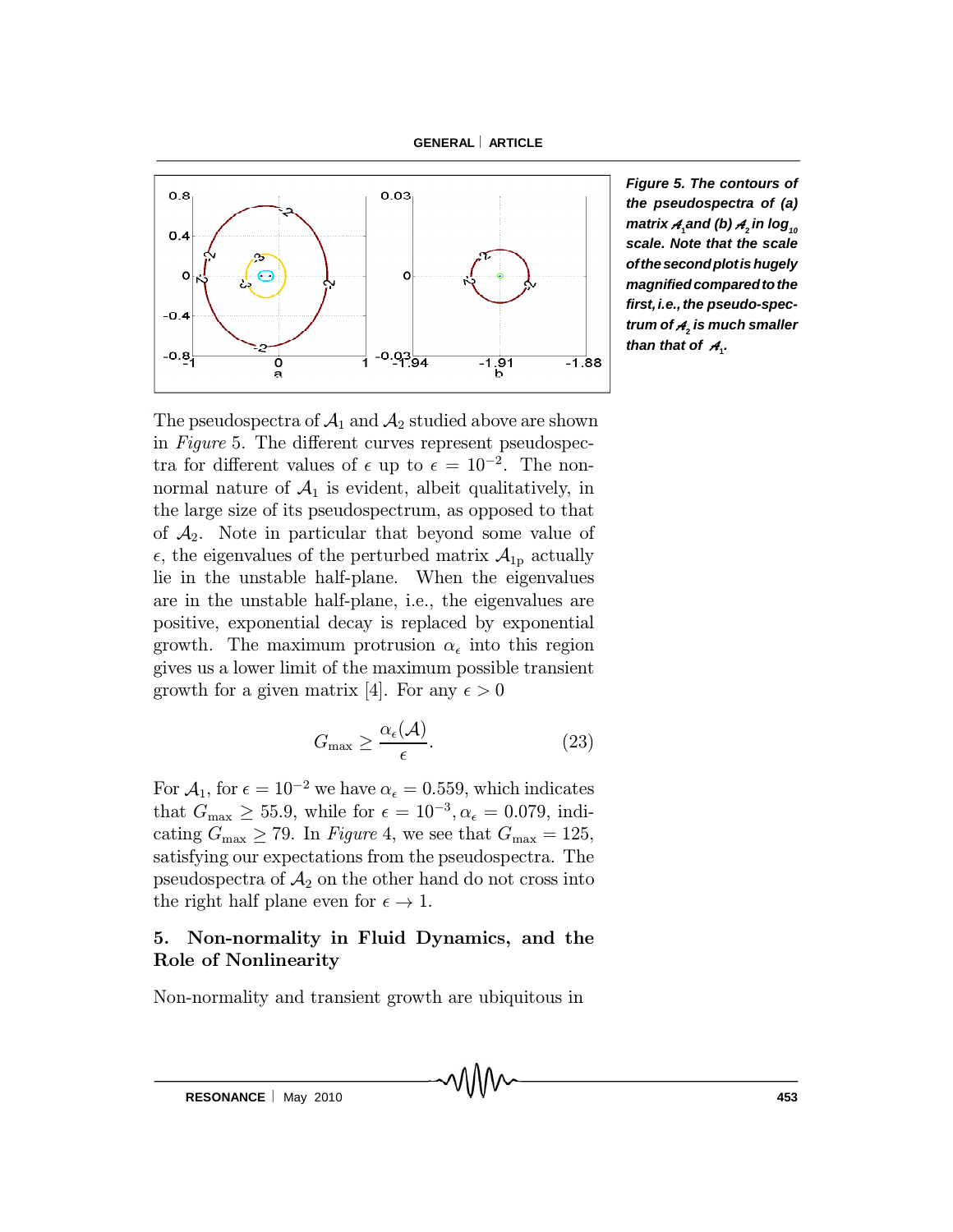Reynolds showed that at low flow velocities the pipe flow remains *laminar*. As the flow velocity is increased, some disturbances begin to appear in the pipe flow, which increase as the velocity is increased, until at high velocities the entire flow appears *turbulent*.

Reynolds found that the transition between laminar and turbulent flow happens when a non-dimensional number attains a value of about 2000.

many fields, ranging from population dynamics to economics, and the reader is encouraged to look everywhere for them. We discuss the most famous example in fluid dynamics here. In 1883 Osbourne Reynolds studied the flow of water through a pipe. He showed that at low flow velocities the pipe flow remains *laminar*. As the flow velocity is increased, some disturbances begin to appear in the pipe flow, which increase as the velocity is increased, until at high velocities the entire flow appears *turbulent*. We will refrain from a mathematically precise definition of the terms `laminar' and `turbulent'. For our purposes it is enough to know that laminar flow through a pipe is usually steady and predictable. Turbulent flow on the other hand is very unsteady, chaotic and vortical. At some flow velocity, laminar flow becomes unstable and if the velocity is increased progressively, the flow ultimately becomes turbulent. Reynolds found that the transition between laminar and turbulent flow happens when a non-dimensional number, which now goes by his name, attains a value of about 2000. The Reynolds number is defined for this flow by  $\rho U D/\mu$ , where  $\rho$  and  $\mu$  are the density and viscosity of the fluid respectively,  $D$  is the diameter of the pipe, and  $U$  is the velocity of the fluid at the pipe centreline. For a given pipe and given fluid, increasing the flow velocity thus amounts to increasing the Reynolds number.

Early theoretical results were at variance with what Reynolds, and anyone since who has seen water flowing through a transparent pipe, could see plainly. The theoreticians asked the question: Is the laminar flow stable or not, i.e., does this state figuratively correspond to the bottom of the well we saw in the beginning of this article? To find out, they perturbed the laminar solution by a small amount to see whether the disturbances would decay or grow. In 1927 Sexl (see e.g., Davey and Drazin  $[5]$  found that laminar pipe flow seems stable to very small perturbations at any Reynolds number. This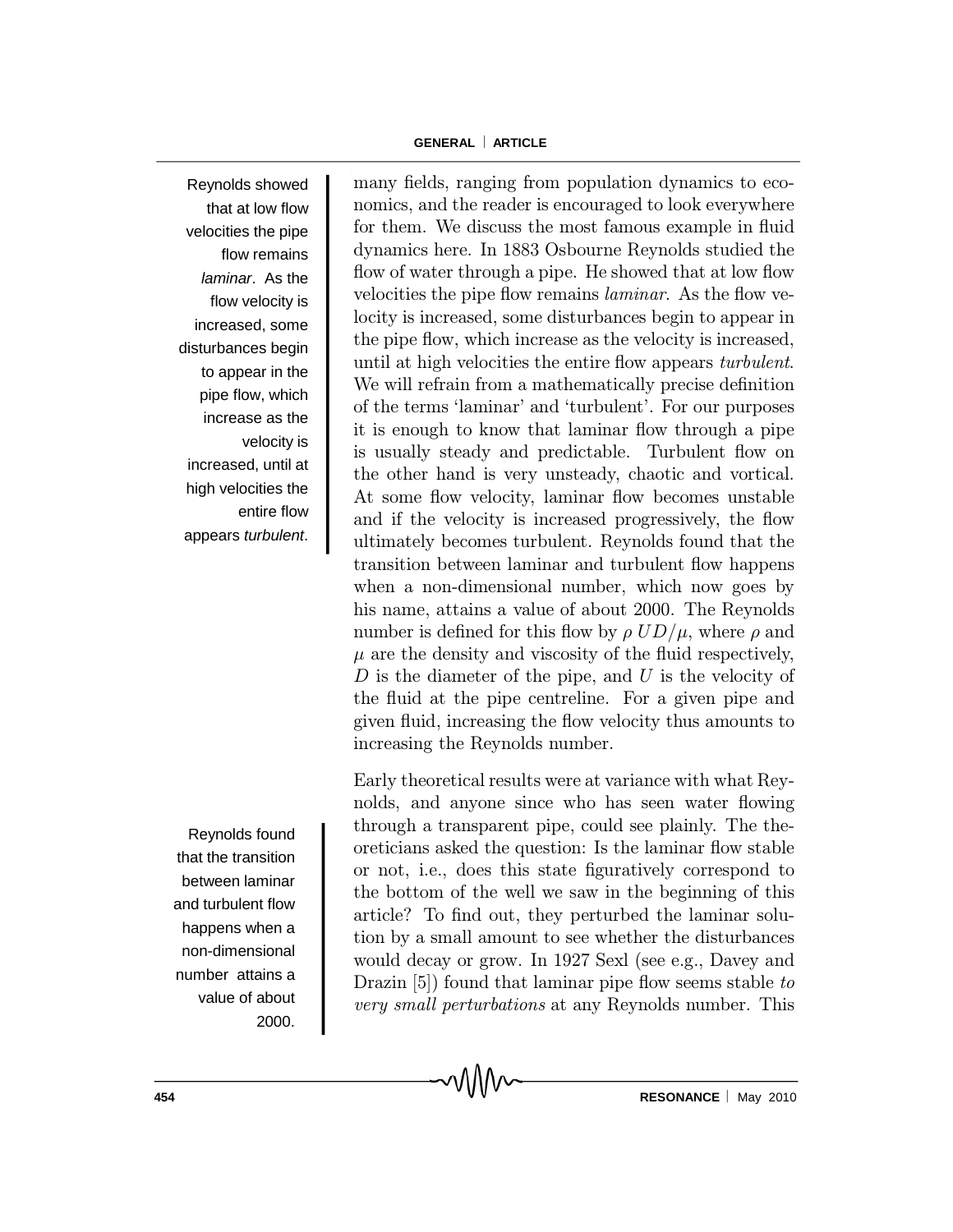result was further strengthened by Davey and Drazin in 1969 who computed the complete set of eigenvalues and found them all to be damped [5].

Often, when this particular disagreement between theory and experiment takes place, it is sorted out by recourse to 'nonlinearity' (see e.g., Stuart  $[6]$ ). By this we simply mean that worrying only about whether a flow is unstable when disturbed very slightly from the `bottom of the well' may not give the correct answer. We may need to know what happens when it is moved quite a distance away. The mathematical consequence is as follows. When we apply a small perturbation  $X$ , we normally discard terms containing  $X^2$ ,  $X^3$ , etc., as being too small to make a difference to the answer. The resulting dynamical equation is linear in  $X$ , and has the form of  $(13)$ . When the disturbance X from the steady state is large, powers of  $X$  greater than 1 cannot be neglected, and the resulting equation is non-linear in  $X$ . Thus `nonlinear stability analysis' usually means that we have not made the assumption that the initial perturbation is small.

Anybody with some background in dynamics knows that extremely complicated and strange behaviour may be expected from non-linear systems. The surprising thing about transient growth, and an important reason to study it, is that it provides a way by which we can perturb a linearly stable system by extremely small amounts, and still have the perturbations grow to large values, after which non-linear effects may no longer be neglected. We discuss a very simple system to give this central message, that transient growth can help make a system leave a locally 'stable' state and go to another.

Consider

$$
\frac{\mathrm{d}}{\mathrm{d}t} \left[ \begin{array}{c} X_1 \\ X_2 \end{array} \right] = \mathcal{A} \left[ \begin{array}{c} X_1 \\ X_2 \end{array} \right] - \left[ \begin{array}{c} a_1 X_1^2 \\ a_2 X_2^2 \end{array} \right]. \tag{24}
$$

The system has two steady states, defined by  $X = 0$ 

Anybody with some background in dynamics knows that extremely complicated and strange behaviour may be expected from non-linear systems.

**RESONANCE** | May 2010 **455**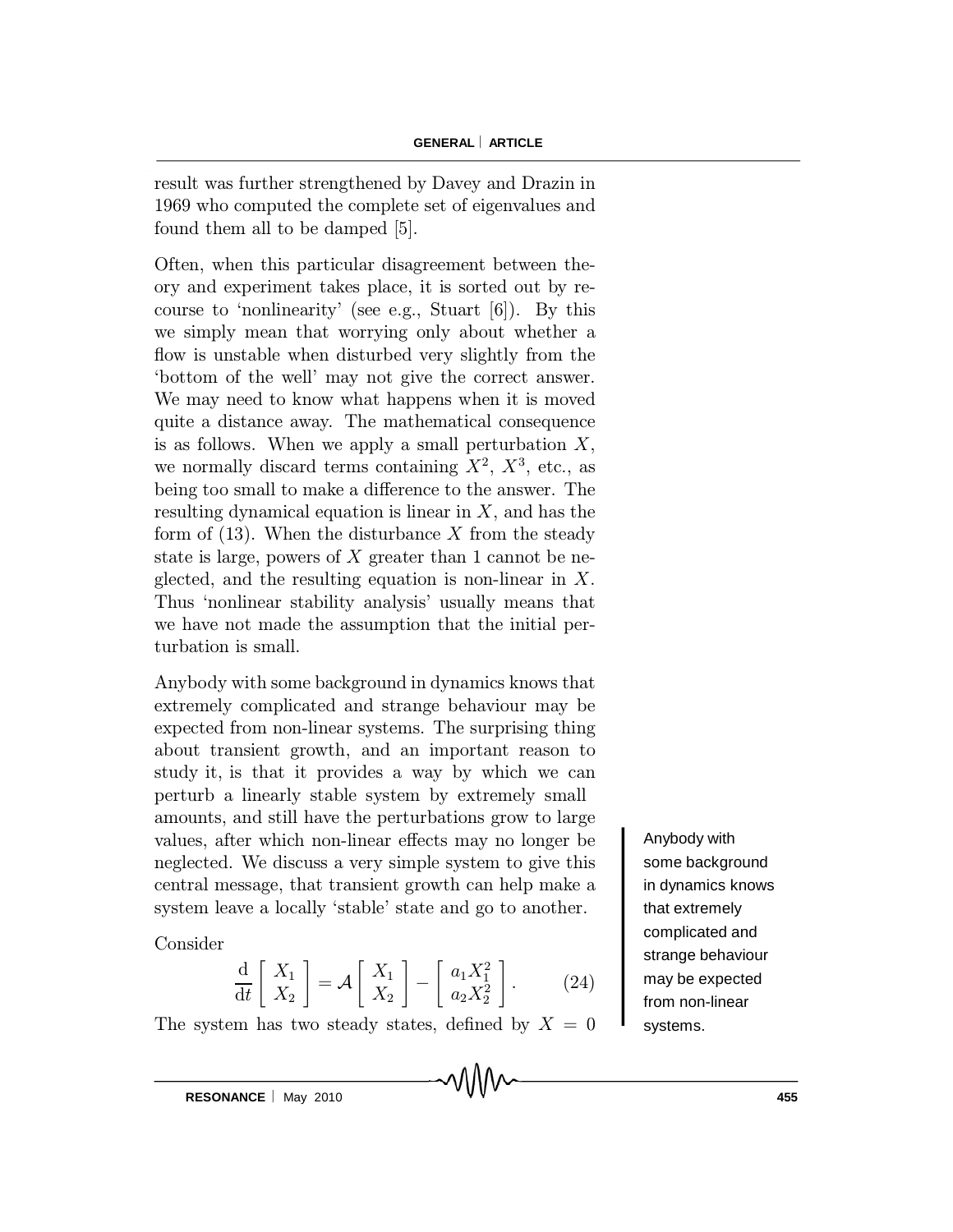**GENERAL ARTICLE**

*Figure6. Solutionsof equation (24) when A is (a) nonnormal and (b) normal. The solid line shows the solution with the second term on the right-hand side set to zero, i.e., it constitutes the linear solution. The dashed lineis the complete solution. The non-normal matrix contributes the initial growth, which is made useofbythenonlinearterm toreacha newsteady state. In the normal system however, since we have begun with a small X, both solutions show a decaying trend.*



and  $dX/dt = 0$ . These two states may be thought of as describing the two wells in  $Figure 1(c)$ . Close to the first state, we may neglect  $X'^2$  (where  $X'^2 = [a_1 X_1^2, a_2 X_2^2]$ ), but the second term becomes important for larger X. Figure 6(a) shows the linear transient growth for  $\mathcal{A} = \mathcal{A}_1$ and the nonlinear kick-off by  $X'^2$  to a new state and in Figure 6(b) with  $\mathcal{A} = \mathcal{A}_2$  we can see that the nonlinear term  $X<sup>2</sup>$  does not qualitatively change the solution. We have chosen  $a_1 = 0.005121$  and  $a_2 = 5$ . In summary, transient growth provides a mechanism for nonlinearities to set in even when we begin with extremely small perturbations near a 'stable' state.

The simple system described above is roughly analogous to what is now thought to happen in a pipe flow. Although the transition from laminar flow to turbulence is not well understood even a century and a quarter after Reynolds, it is becoming increasingly clear to scientists working on this problem that transient growth is often an important player in the sequence of events leading to turbulence. The complicated manner by which transient growth occurs and triggers nonlinearities in pipe flow is beyond the scope of this article, but the interested reader can look up Trefethen et al [7] for example. We will only mention here that the governing equations (derived from the Navier-Stokes and continuity equations) can be highly non-normal, and involve a large